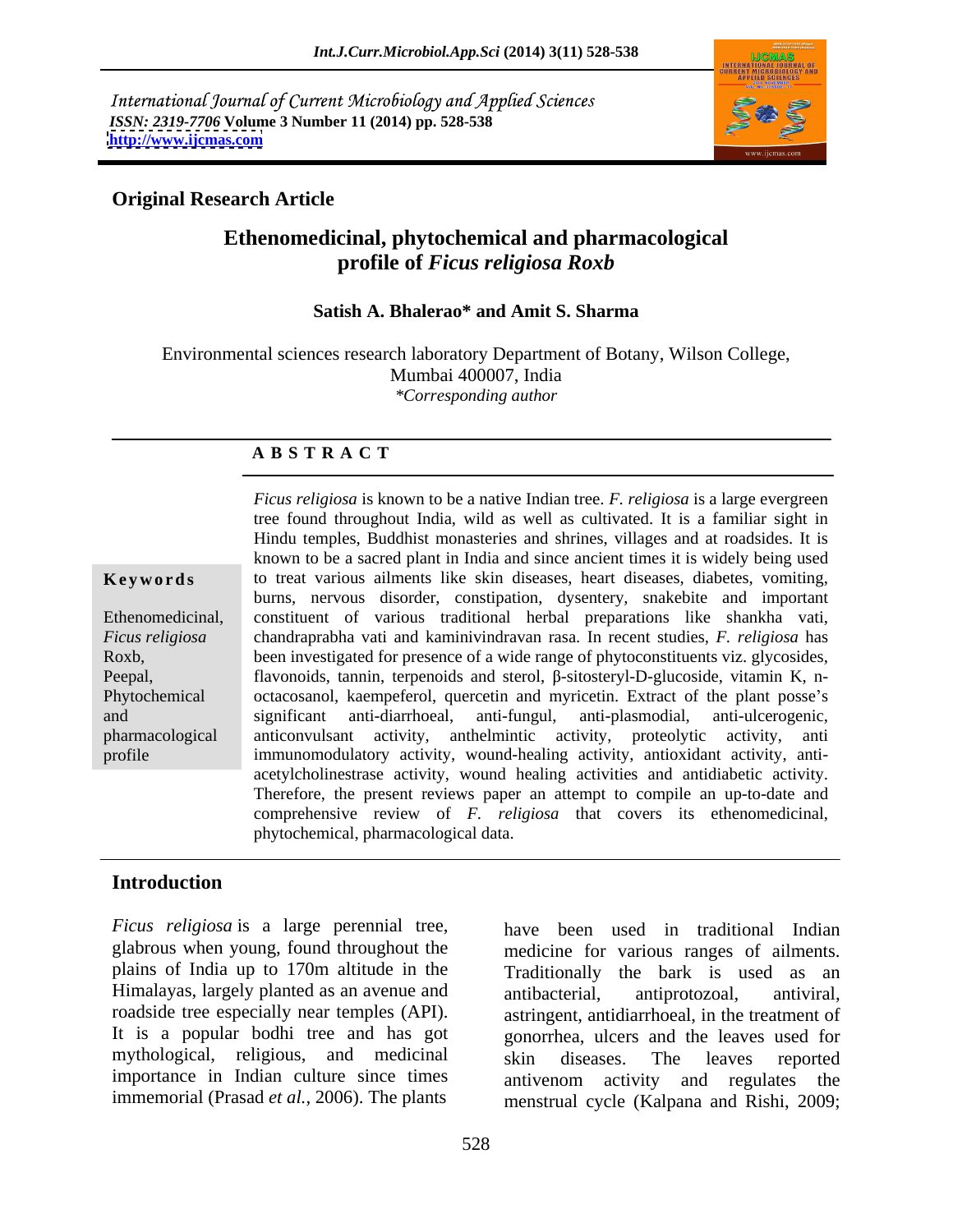Chopra *et al.,* 1958). In Bangladesh, it has been used in the treatment of various under this tree, after which the present Kali diseases such as cancer, inflammation, or Yuga is said to have begun. Five-trees infectious diseases (Uddin *et al.,* 2009) In case of high fever, its tender branches are used as a toothbrush. Fruits are used as laxatives, (Shah, 1982) latex is used as a 1. Fig tree, tonic, and fruit powder is used to treat asthma (Singh *et al.,* 2002; Ananda and Kunjani, 2000). 4. Pakar (citron-leaved), Indian fig tree,

### **Taxonomic position**

The "Brahma Purana" and the "Padma Purana", relate how once, when the demons defeated the Gods, Vishnu hide in the peepal. Therefore spontaneous worship to Women ask the tree to bless them with a son Vishnu can be offered to a peepal without needing his image or temple. The "Skanda" Purana" also considers the peepal, a symbol of Vishnu. He is believed to have been born under this tree. Some believe that the tree houses the Trimurti, the roots being Brahma, the trunk Vishnu and the leaves Shiva. The Gods are said to hold their councils under this tree and so it is associated with spiritual understanding. The peepal is also closely linked to Krishna. In the Bhagavad Gita, he says: "Among trees, I am the mountainous areas. It is also found growing

ashvattha."Krishna is believed to have died (Panchavat) are considered sacred in India. They

- are:
- 1. Fig tree, 2. A wild fig (Sycamore) tree (Gular),
- 3. Banyan tree,
- 
- 5. Mango tree.

Domain: Eukaryota **Eukaryota** According to the "Skanda Purana", if one Kingdom: Plantae does not have a son, the peepal should be Subkingdom: Viridaeplantae regarded as one. As long as the tree lives, Phylum: Tracheophyta the family name will continue. To cut down Subphylum: Euphyllophytina a peepal is considered a sin equivalent to Infraphylum: Radiatopses killing a Brahmin, one of the five deadly Class: Magnoliopsida sins or Panchapataka. According to the Subclass: Dilleniidae 
<sup>Skanda</sup> Purana", a person goes to hell for Superorder: Urticanae doing so. Some people are particular to Order: Urticales touch the peepal only on a Saturday. The Family: Moraceae **Example 3** The "Brahma Purana" explains why, saying that Tribe: Ficeae Ashvattha and peepala were two demons Genus: Ficus who harassed people. Ashvattha would take Specific epithet: *Religiosa Linnaeus* the form of a peepal and peepala the form of Botanical name: *Ficus religiosa Roxb* a Brahmin. The fake Brahmin would advise **Vedic history**<br>
were both killed by Shani. Because of his people to touch the tree, and as soon as they did, Ashvattha would kill them. Later they influence, it is considered safe to touch the tree on Saturdays. Lakshmi is also believed to inhabit the tree on Saturdays. Therefore it is considered auspicious to worship it. Women ask the tree to bless them with a son tying red thread or red cloth around its trunk or on its branches (Shastri *et al.,* 1978).

### **Habitat**

*F. religiosa* is known to be a native Indian tree, and thought to be originating mainly in Northern and Eastern India, where it widely found in uplands and plane areas and grows up to about 1650 meters or 5000 ft in the mountainous areas. It is also found growing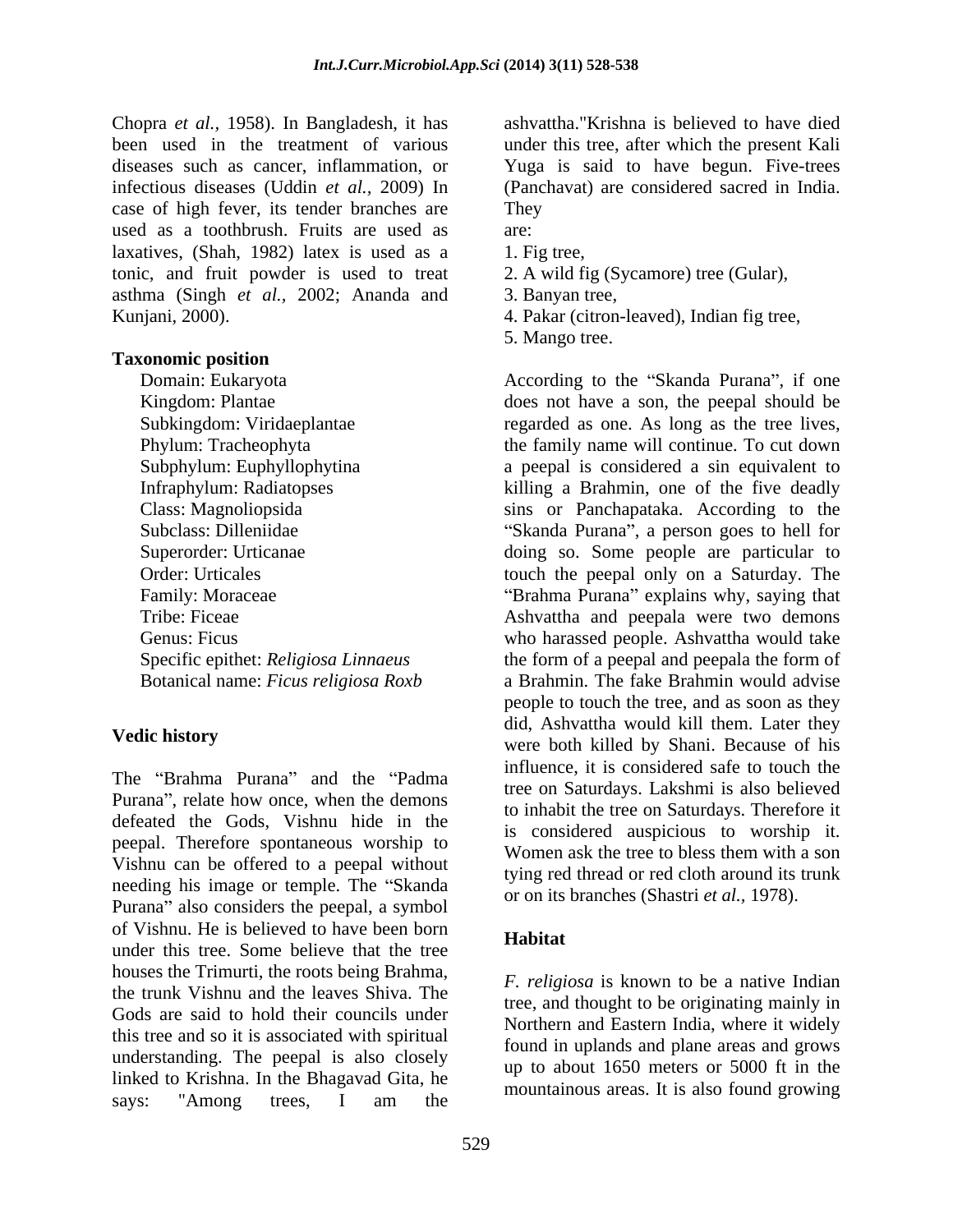elsewhere in India and throughout the raw, it is of green color and turns black subcontinent and Southern Asia, especially when it is ripe. The tree fruits in summer in Buddhist countries, wild or cultivated. It and the fruits get ripened by rainy season is a familiar sight in Hindu temples, Buddhist monasteries and shrines, villages and at roadsides. People also like to grow Leaves this sacred tree in their gardens. *F. religiosa* to naturalize away from its Indian home, because of its dependence on its pollinator stalks which makes them rustle, flutter and

the tree. '*Religiosa*' refers to 'religion' because the tree is sacred in both Hinduism and Buddhism and is very frequently planted The leaves have 6–8 pairs of side-veins and in temples and shrines of both faiths. 'Bodhi' a further network of very fine veins. This or its short form 'Bo' means 'supreme knowledge' or 'awakening' in the old Indian to disintegrate easily in water are both languages. 'Pipal' relates to the same ancient clearly illustrated in the greeting cards roots which give rise to English words like which are sometimes made with peepal 'Pip' and 'Apple' and therefore mean something like 'fruit-bearing tree'. warm countries) in a bowl of water and then ancient Indian root word "Shwa" means 'morning' or 'tomorrow'. This refers to the fact that Ashwattha is the mythical Hindu world tree, both indestructible and yet ever changing: the same tree will not be there Bark occurs in flat or slightly curved pieces,

This big and old tree is of 30m long. They brownish;<br>shatter bark and are of white or brown in astringent. shatter bark and are of white or brown in color. The leaves are shiny, thin, and bear  $5-$ <br>  $7 \text{ years}$  Fruits are small about  $\frac{1}{2}$  inches in Flowers 7 veins. Fruits are small, about  $\frac{1}{2}$  inches in diameter, similar to that of eye pupil. It is circular in shape and compressed. When it is

(Sajwan *et al.,* 1977).

### **Leaves**

has also been widely planted in many hot When the leaves first appear their colour is countries all over the world from South red-pinkish, but then they turn deep green Africa to Hawai and Florida but it is not able and grow to about 12 to 18 cm long (5–7 wasp, *Blastophaga quadraticeps*. An dance in the slightest whiff of wind. The exception to this rule is Israel where the foliage can often be dense. The alternate wasp has been successfully introduced. The leaves are heart-shaped, shiny with an vernacular names are given table 2. elegant tail-like tip which is often called a **Nomenclature the soil.** This prevents sometimes heavy '*Ficus'* is the Latin word for 'Fig', the fruit of for prolonged periods, which could make inches). They are attached to long flexible stalks which makes them rustle, flutter and "drip-tip", guiding water efficiently down to monsoon rain from collecting on the leaves them hot in very warm weather.

'Ashwattha' and 'Ashvattha' come from an washed carefully under running water until delicate venation and the ability of the leaf leaves. The leaves are soaked for 8 hours (in only the veins remain.

### **Bark**

tomorrow (Kala, 2004). varying from 1.0 to 2.5 cm or more in **Morphology** colored; surface uneven due to exfoliation of thickness; outer surface brown or ash cork; inner surface smooth and somewhat brownish; fracture - fibrous; taste astringent.

### **Flowers**

The small red flowers appear in February.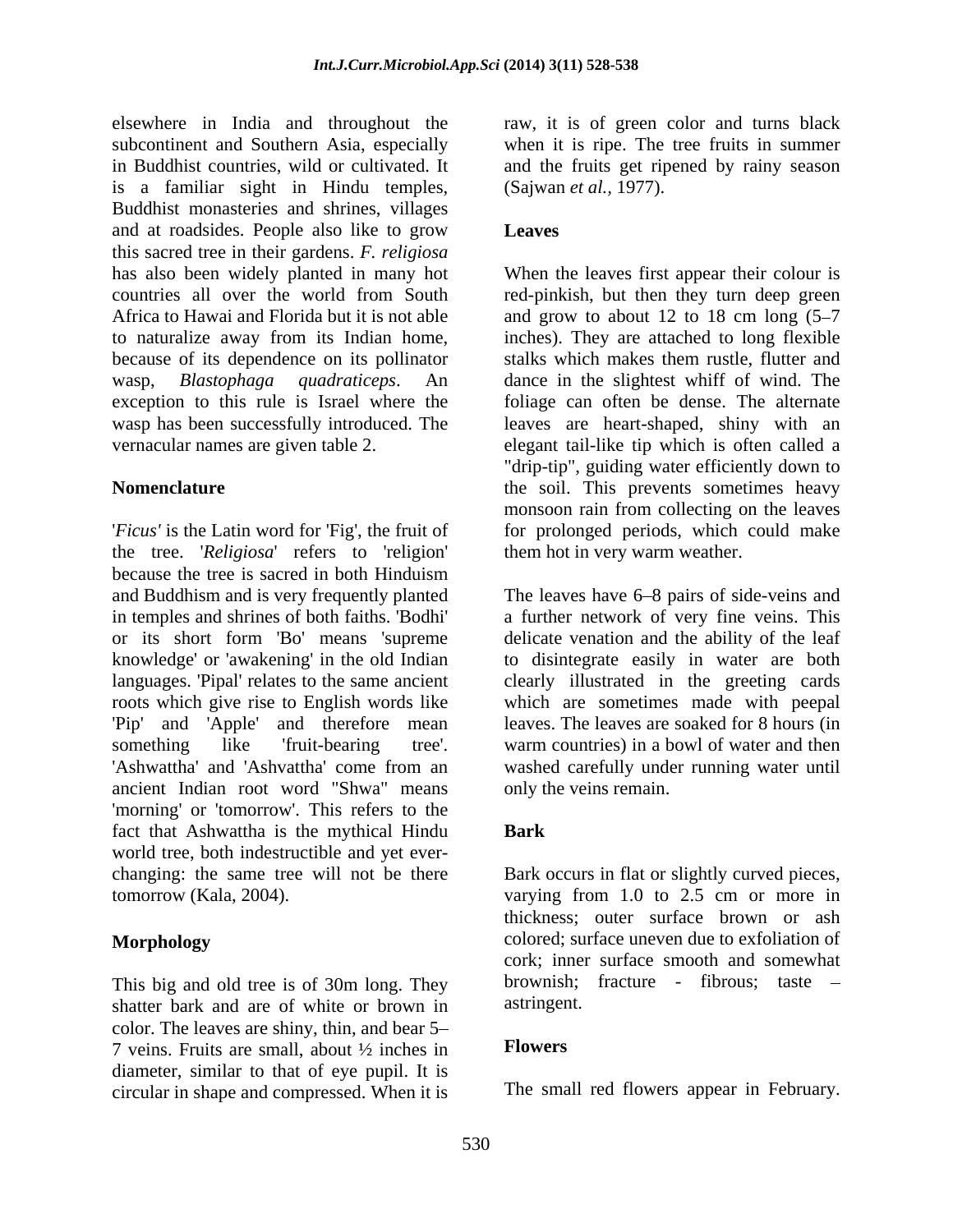The tree is dependent on its associated **Physical constants** pollinator wasp, *Blastophaga quadraticeps* to set seed. Total as follows to set seed. Total as follows a set seed.

The tree fruits in May/June and bears a small flat-topped figs  $(12-13 \text{ mm or } \frac{1}{2})$  inch in diameter), which appears in pairs in the the scars in the bark left by fallen leaves). They have 3 basal bracts, are green at first tannins,

An external features of bark of *F. religiosa* (Swami *et al.,* 1989; Joseph and Justin, showed that bark differentiated into outer 2010; Margareth and Miranda, 2009). The thick periderm and inner secondary phloem. bark also contains tannin, wax, saponin,  $\beta$ -Periderm is differentiated into phellem and sitosterol, phelloderm. Phellem zone is 360 mm thick glucopyrancoside, leucopelargonidin-3-0-βand it is wavy and uneven in transection. D-glucopyranoside, leucopelargonidin-3-0- Phellem cells are organized into thin  $\alpha$ -L-rhamnopyranoside, lupeol, ceryl  $t$ angential membranous layers and the older behenate, lupeol acetate,  $\alpha$ -amyrin acetate, layers exfoliate in the form of thin leucoanthocyanidin and leucoanthocyanin membranes. The phelloderm zone is broad (Husain *et al.,* 1992). Leaves yield and distinct. Phelloderm cells are turned into  $\Box$  campestrol, stigmasterol, isofucosterol,  $\alpha$ lignified sclereids. Secondary phloem amyrin, lupeol, tannic acid, arginine, serine, differentiated into inner narrow non collapsed zone and outer broad collapsed proline, tryptophan, tryosine, methionine, zone. Non-collapsed zone consists of radial files of sieve tube members, axial parenchyma, and gelatinous fibres. Outer octacosan (Panda *et al.,* 1976; Prasad *et al.,* collapsed phloem has dilated rays, crushed 2007; Suryawanshi *et al.,* 2011). The fruit of obliterated sieve tube members, thick walled *F. religiosa* contains asgaragine, tyrosine, and lignified fibres, and abundant tannin undecane, tridecane, tetradecane, (e)- $\beta$ filled parenchyma cells. Laticifers are fairly abundant in the outer secondary phloem terpinene, limonene, dendrolasine, zone. Phloem rays are both uniseriate and multiseriate. Multiseriate rays are bourbonene,  $\beta$ -caryophyllene,  $\alpha$ -trans homocellular and uniseriate rays are either  $\qquad \qquad$  bergamotene, aromadendrene,  $\alpha$ -humulene, homocellular or heterocellular (Babu *et al.,*

**Fruit** W/w and water soluble extractive 15.76 % Total ash 7.86 % w/w, acid insoluble ash 0.41 % w/w, alcohol soluble extract 7.21 % w/w and water soluble extractive 15.76 % w/w (Babu *et al.,* 2010).

### **Phytochemical profile**

angles of the leaves on the twigs (or above Preliminary phytochemical screening of *F.*  and ripen to a blackish purple (may have terpenoids and cardiac glycosides (Babu *et*  reddish dots). The fruiting tree becomes a *al.,* 2010; Jiwala *et al.,* 2008). The barks of treat for many different birds and animals. *F. religiosa* showed the presence of **Microscopy** stigmasterol, lupen-3-one, β-sitosterol-d The tree is dependent on its associated<br>
Definition this associated on its associated on its associated on the set of the set of the set of the set of the set of the set of the set of the set of the set of the set of the *religiosa* barks, showed the presence saponins, flavonoids, steroids,  $b$ ergapten, bergaptol, lanosterol,  $\beta$ -sitosterol, glucoside (phytosterolin), vitamin K1 leucocyanidin-3-0- $\beta$ -D- $\alpha$ -L-rhamnopyranoside, aspartic acid, glycine, threonine, alanine, valine, isoleucine, leucine, **nnonacosane**, nhentricontanen, hexa-cosanol and n ocimene,  $\alpha$ -thujene,  $\alpha$ - pinene,  $\beta$ -pinene,  $\alpha$ terpinene, limonene, dendrolasine,  $\alpha$ -ylangene,  $\alpha$ -copaene,  $\beta$ bourbonene,  $\beta$ -caryophyllene,  $\alpha$ -trans alloaromadendrene, bicyclogermacrene,  $\gamma$ -cadinene and  $\delta$ cadinene (Grison *et al.,* 2002). Alanine,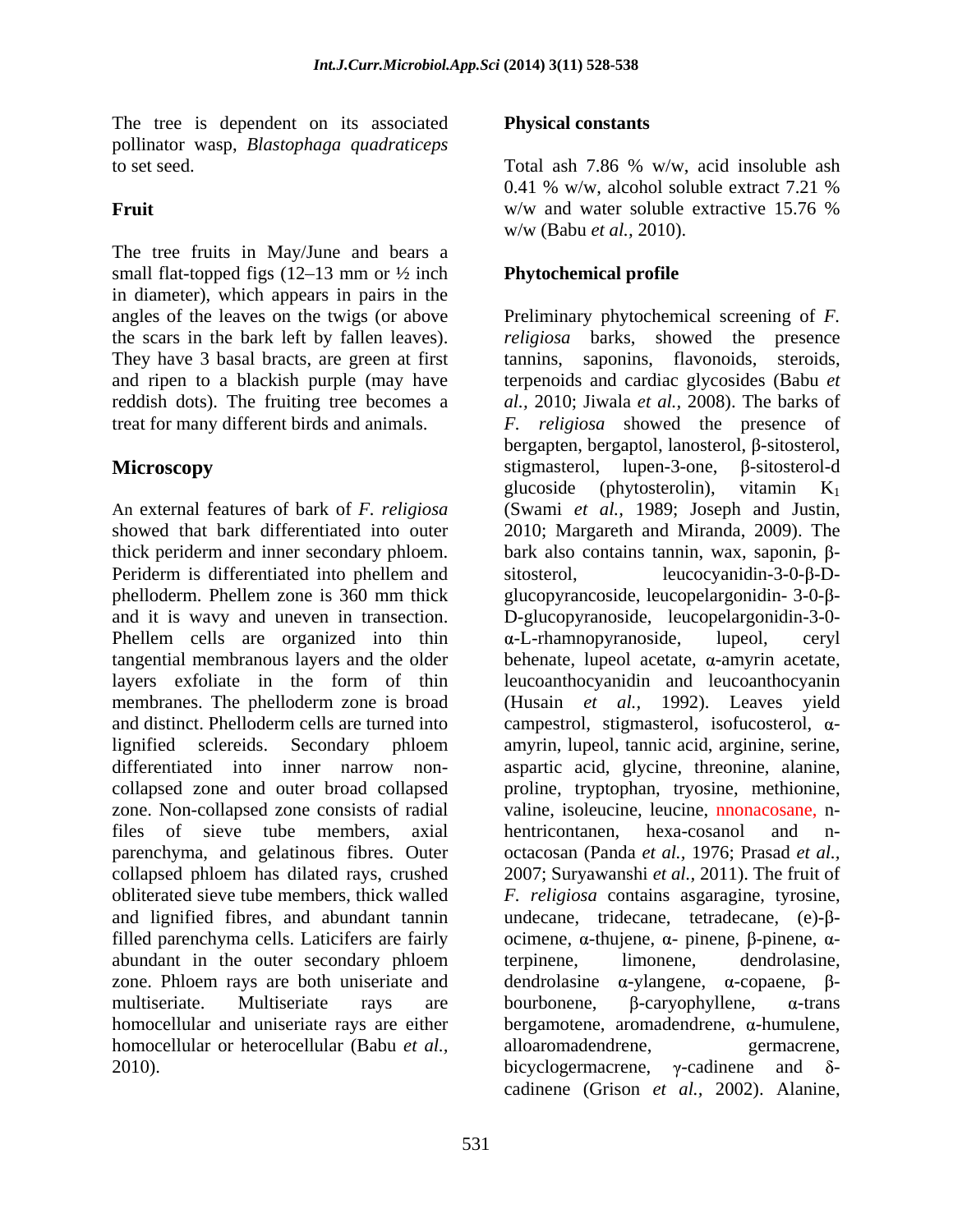threonine and tyrosine have been reported in dependent anticonvulsant activity against presence of a serine protease, named pathways modulation (Singh and Goel, religiosin. Religiosin is an acidic protein 2009). The anticonvulsant activity of the 50°C. The extinction coefficient (° $\varepsilon$ 1%280) investigated in strychnineof religiosin is  $29.47 \text{ m}$ -1 cm-1 with 16 pentylenetetrazole-, picrotoxin- and tryptophan, 26 tyrosine, and 11 cysteine residues per molecule. The enzyme exhibits analysis of flavonoids in *F. religiosa* using The findings showed that quercetin was most abundant flavonol present in *F. religiosa* (Taskeen *et al.,* 2009). The structures of active constituents reported in

The anti-ulcer activity was investigated using ethanol extract of stem bark of *F. religiosa* against *in vivo* indomethacin- and another study, chlorotorm extract of fruits<br>cold restrained stress induced castric vlass showed antimicrobial effect cold restrained stress-induced gastric ulcer, and pylorus ligation assays (Khan *et al.,*

A comparison of the proteolytic activity of the latex of 46 species of *Ficus* was done by properties of the protein components. *F. religiosa* showed significant proteolytic

The methanol extract of figs of *F. religiosa* was also reported to exhibit a dose-

seeds of *F. religiosa* (Ali and Qadry, 1987). maximum electroshock- and picrotoxin-The crude latex of *F. religiosa* shows the induced convulsions through serotonergic 2009). The anticonvulsant activity of the acts optimally at pH 8.0 5 and temperature extract (25, 50 and 100 mg/kg, p.o.) was milk-clotting as well as detergent activity used to study the effect of the extract on (Kumari *et al.*, 2010). Reverse phase high acetylcholine (Ach)- and serotonin (5-HT)performance liquid chromatographic induced contractions, respectively. The kaempferol, rhamnetin, myricetin, potentiation of Ach in rat ileum but failed to isorhamnetin and quercetin as a standards. potentiate the effect of 5-HT in rat fundus pathways modulation (Singh and Goel, 2009). The anticonvulsant activity of the investigated in strychnine-, pentylenetetrazole-, picrotoxin- and isoniazid-induced seizures in mice. Rat ileum and fundus strip preparations were extract also exhibited dose-dependent strip preparation (Patil, 2011).

### **Antibacterial activity**

*F. religiosa.* Aqueous and ethanolic extracts of *F.* **Pharmacological profile (Table 2)** against *Staphylococcus dureus, Salmonella*<br>*paratyphi, Shigella dysenteriae, S.* Anti-ulcer activity **Example 2018** *typhimurium, Pseudomonas aeruginosa,* 2011)**.** *cereus, B. megaterium, Streptococcus* **Proteolytic activity Example 20** *Proteolytic activity pheumonia* (Mousa *et al.*, 1994). The electrophoretic and chromatographic methanol and chlorotorm extracts from the activity (Williams, 1968). activities. The chloroform extract of *F.* Anticonvulsant activity<br> **Anticonvulsant activity** *religiosa* leaves showed antibacterial effect against *Staphylococcus aureus, Salmonella paratyphi, Shigella dysenteriae, S. typhimurium, Pseudomonas aeruginosa, Bacillus subtillis, S. aureus, Escherichia coli, S. typhi* (Valsaraj *et al.,* 1997; Mousa *et al.,* 1994; Farrukh and Iqbal, 2003). In another study, chloroform extract of fruits showed antimicrobial effect against *Azobacter chroococcum, Bacillus faecalis, Streptomycin lactis* and *Klebsiella pneumonia* (Mousa *et al.,* 1994). The ethanolic extract of leaves showed antifungal effect against *Candida albicans* (Farrukh and Iqbal, 2003). Aqueous, methanol and chloroform extracts from the leaves of *F. religiosa* were completely screened for antibacterial and antifungal *religiosa* possessed a broad spectrum of inhibition of 10-21mm. The methanolic extracts possessed moderate antibacterial activity against a few bacterial strains. There was less antibacterial activity or none at all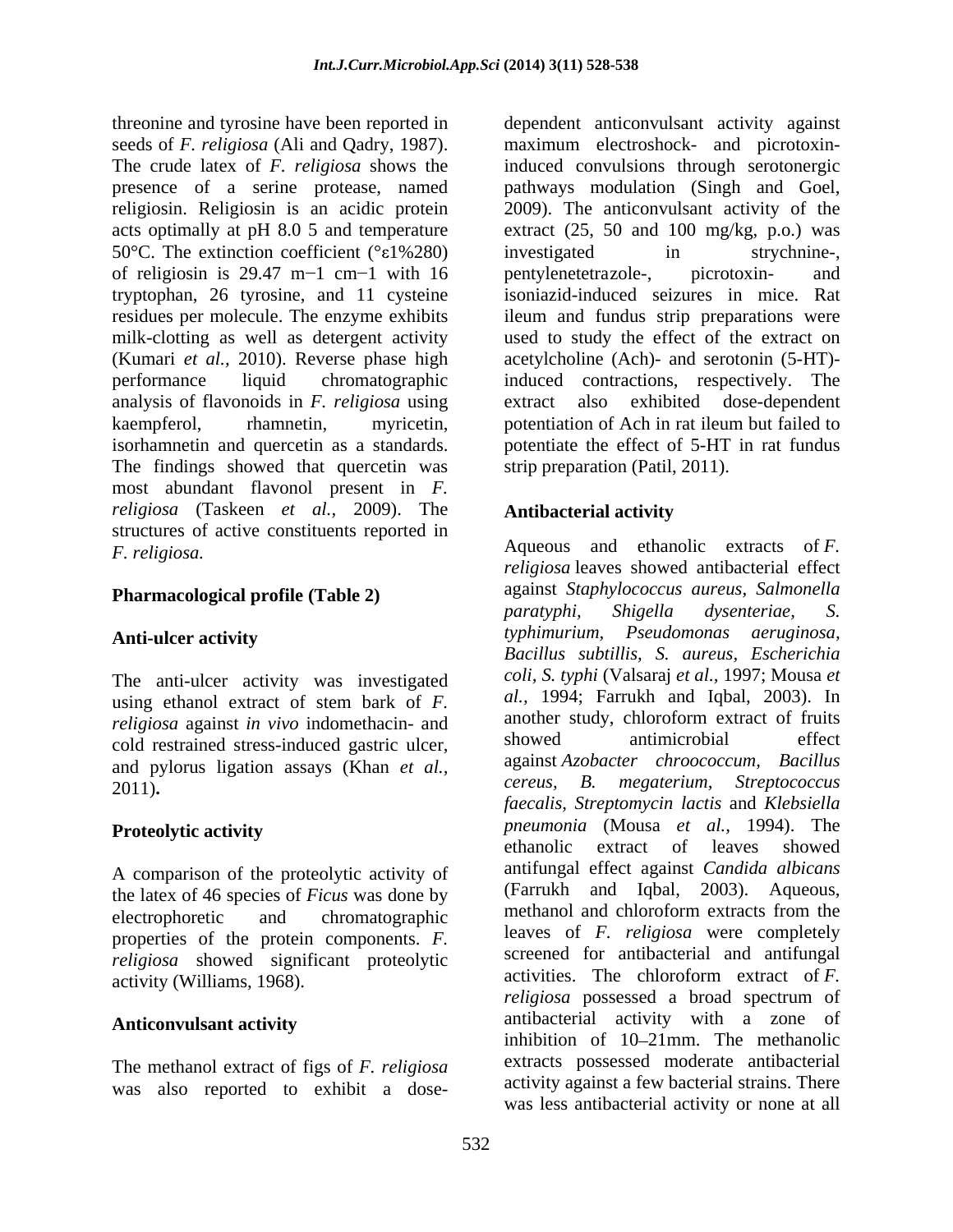using aqueous extracts. The extracts of *F. religiosa* were found to be active against (Farrukh and Iqbal, 2003; Hemaiswarya *et* 

*F. religiosa* bark methanolic extract was 100% lethal for *Haemonchus contortus* worms (Kaushik *et al.,* 1981). The stem and bark extracts of *F. religiosa* proved lethal to *Ascaridia galli in vitro*. The latex of some species of *Ficus* (Moraceae), i.e., *Ficus inspida, F. carica* was also reported to have anthelmintic activity against *Syphacia religiosa* (FRFE) on scopolamine-induced *obvelata*, *Aspiculuris tetraptera*, and *anterograde and retrograde amnesia in mice Vampirolepis nana* (De Amorin *et al.,* 1999). The pharmacological studies on *F. glabrata* latex with live *Ascaris* 100 mg/kg, i.p. and scopolamine at 10 demonstrated a lethal effect at mg/kg, i.p. Methanol extract of figs of *Ficus*  concentrations reduced to  $0.05\%$  latex in religiosa showed a significant improvement physiological saline solution. It has been accepted that anthelmintic activity is due to scopolarine induced anterograde and a proteolytic fraction called ficin. It is evident from above that methanolic extracts<br>Cyprobentadine pretreatment significantly of *F. religiosa* possibly exerted anthelmintic effect because of ficin (Hansson *et al.,*  $1986$ ).

## **Immunomodulatory activity**

The immunomodulatory effect of alcoholic  $\text{extract}$  of the bark of *F*. wounds in rats using different wound *religiosa* (moraceae) was investigated in mice. The study was carried out by various hematological and serological tests. wound, and burn wound. A formulation of Administration of extract remarkably leaves extract was prepared in emulsifying ameliorated both cellular and humoral ointment at a concentration of 5% and 10% antibody response. It is concluded that the extract possessed promising wound and burn wound models, the extract immunostimulant properties (Mallurvar and

### **Antioxidant activity**

*Aspergillus niger* and *Penicillium notatum*. The ethanolic extract of leaves of *F*.<br>The extracts from the leaves exhibited *religiosa* was evaluated for antioxidant considerable and variable inhibitory effects (DPPH), wound healing (incision, excision, against most of the microorganisms tested histopathological and dead space wound *al.,* 2009). induced paw odema) activity. The tested Anthelmintic activity<br>
g/ml to 1000 µg/ml shows antioxidant The ethanolic extract of leaves of*F. religiosa* was evaluated for antioxidant model) and anti-inflammatory (Carageenan extract of different dilutions in range 200 activity in range of 6.34% to 13.35%. Significant increase in wound closure rate, skin breaking strength, granuloma breaking strength was observed. The extract shows prominent anti-inflammatory activity as compared to that of standard (Ibuprofen gel)30. Antiamnesic activity- the effect of the methanol extract of figs of *Ficus*  was investigated. The methanolic extracts were administered at a dose of 10, 50 and *religiosa* showed a significant improvement of memory as it treatment attenuated the scopolamineinduced anterograde and restrograde amnesia dose dependently. Cyproheptadine pretreatment significantly reversed the antiamnesic effect (Kaur *et al.,* 2010).

### **Wound-healing activity**

Pathak, 2008).<br>
epithelization and in wound contraction The effect of hydroalcoholic extract of *F. religiosa* leaves on experimentally induced models results in dose-dependent wound healing activity in excision wound, incision ointment at a concentration of 5% and 10% and applied to the wounds. In excision showed significant decrease in the period of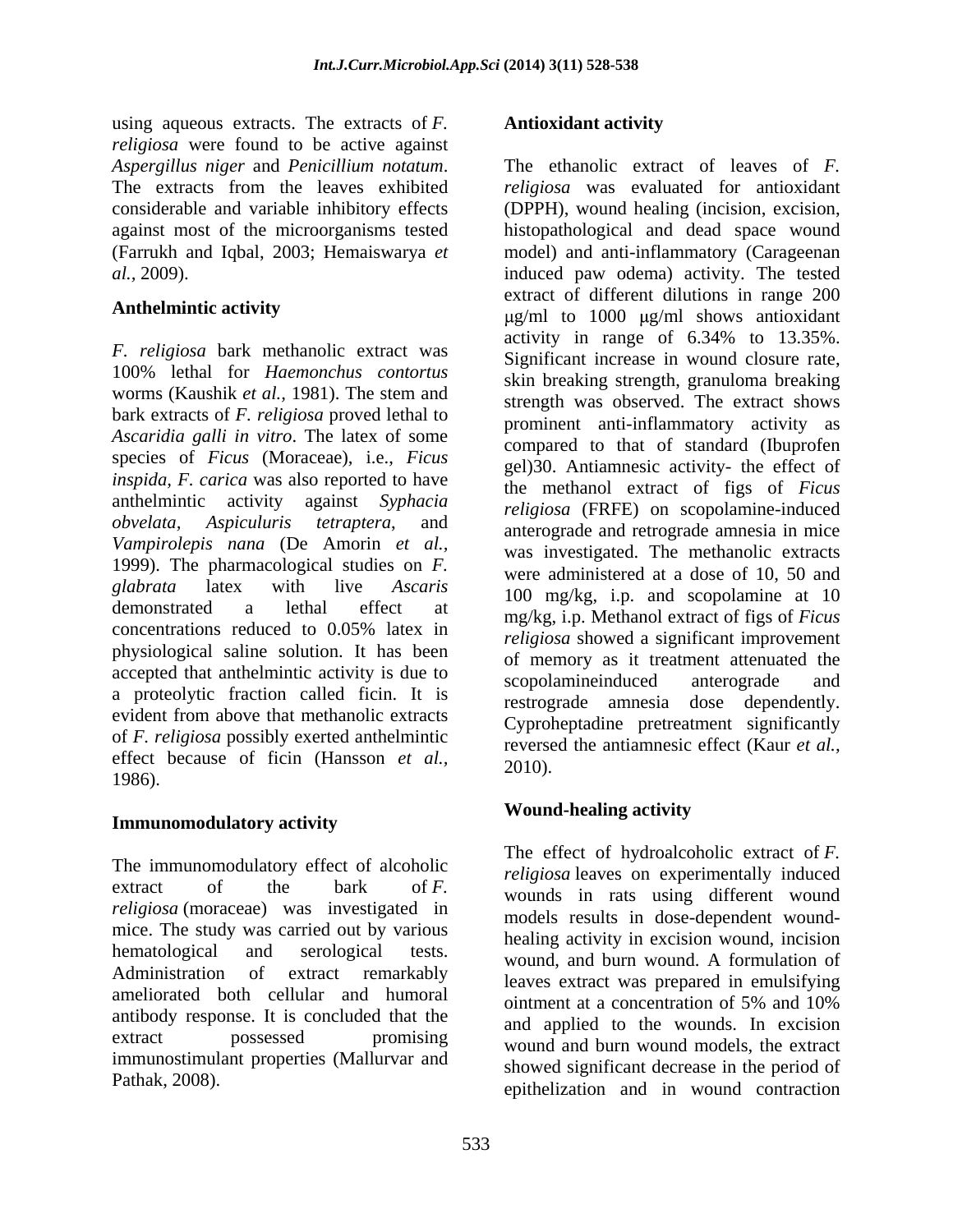(50%). A significant increase in the breaking strength was observed in an incision wound model when compared to the control. The the levels of serum triglyceride and total result suggests that leaf extract of *F. religiosa* (both 5% and 10%) applied significant antilipid peroxidative effect in topically possess dose-dependent wound-<br>healing activity (Naira *et al.*, 2009). healing activity (Naira *et al.,* 2009). The results indicate that aqueous extract

Dietary fiber content of food namely peepalbanti (*F. religiosa*), cellulose, and lignin were predominating constituents in using *F. religiosa* methanol extract of figs of peepalbanti, fed at 10% dietary level to rats,  $\overline{F}$ ,  $\overline{religiosa}$  on scopolamine-induced induced a greater resistance to anterograde and retrograde amnesia in mice. hyperlipidemia than cellulose. Teent had the Figs were known to contain a high most pronounced hypocholesterolemic serotonergic content, and modulation of effect that appeared to operate through serotonergic neurotransmission plays a increased fecal excretion of cholesterol as crucial role in the pathogenesis of amnesia well as bile acids. Dietary hemicellulose showed a significant negative correlation with serum and liver cholesterol and a **Anticancer activity** significant positive correlation with fecal bile acids. The dietary fiber influenced total lipids, cholesterol, triglycerides, and antitumor activity in the potato disc phospholipids of the liver to varying extents bioassay. None of the tested extracts showed

-Sitosterol-D-glycoside was isolated from **Anti-acetylcholinestrase activity** the root bark of *F. glomerata and F. religiosa*, which has a peroral hypoglycemic Methanolic extract of the stem bark of F. activity (Ambike and Rao, 1967). Oral *religiosa* found to inhibit the administration of *F. religiosa* bark extract at studied in normal, glucose-loaded, and STZ (streptozotocin) diabetic rats. The three doses of bark extract produced significant reduction in blood glucose levels in all the

10mg/kg than 25mg/kg. *F. religiosa* also showed significant increase in serum insulin, body weight, and glycogen content in liver

**Hypolipidemic activity** antidiabetic activity (Panit *et al.,* 2010). and skeletal muscle of STZ-induced diabetic rats, while there was significant reduction in cholesterol. *F. religiosa* also showed the pancreas of STZ-induced diabetic rats. of *F. religiosa* bark possesses significant

### **Anti-amnesic activity:**

The anti-amnesic activity was investigated *F. religiosa* on scopolamine-induced (Kaur *et al.,* 2010).

### **Anticancer activity**

(Agarwal and Chauhan, 1988). any marked inhibition on the uptake of **Hypoglycemic activity** (Mousa *et al.*, 1994). Fruit extracts of *F. religiosa* exhibited calcium into rat pituitary cells GH4C1 (Mousa *et al.,* 1994).

### **Anti-acetylcholinestrase activity**

the doses of 25, 50, and 100mg/kg was prolonging the half-life of acetylcholine. It models. g /ml respectively. The results confirm and The effect was more pronounced in 50 and plant for the treatment of alzheimer's Methanolic extract of the stem bark of *F. religiosa* found to inhibit the acetylcholinestrase enzyme, thereby was reported that most accepted strategies in alzheimer's diseases treatment is the use of cholinesterase inhibitors. The calculated 50% inhibitory dose (ID50) value was 73.69 justify the popular traditional use of this diseases (Vinutha at al., 2007).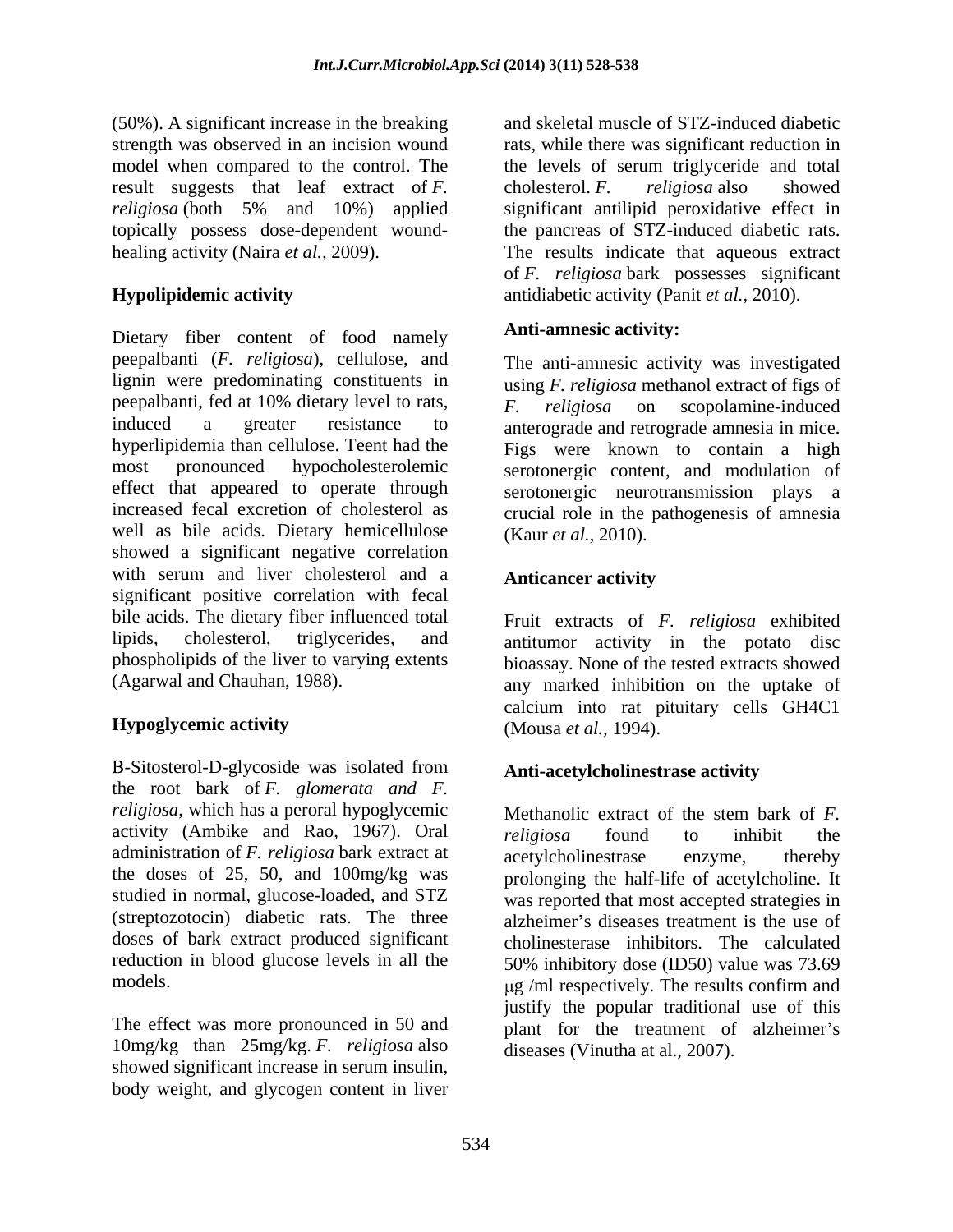### *Int.J.Curr.Microbiol.App.Sci* **(2014) 3(11) 528-538**

| <b>Languages</b> | <b>Vernacular Names</b>                                            |
|------------------|--------------------------------------------------------------------|
| Hindi            | Pipala, Pipal                                                      |
| Marathi          | Pipal, Pimpal, Pippal                                              |
|                  | Guajarati Piplo, Jari, Piparo, Pipalo                              |
| Sanskrit         | Pippala                                                            |
| English          | Pipal tree                                                         |
| Telgu            | Ravichettu                                                         |
| Tamil            | Ashwarthan, Arasamaram, Arasan, Arasu, Arara                       |
| Malayalam Arayal |                                                                    |
| Oriya            | Aswatha                                                            |
| Punjabi          | Pipal, Pippal                                                      |
| Kashmiri         | вас                                                                |
| Assamese         | Ahant                                                              |
| Bengali          | Asvattha, Ashud, Ashvattha                                         |
| Kannada          | Arlo, Ranji, Basri, Ashvatthanara, Ashwatha, Aralimara, Aralegida, |
|                  | Ashvathamara, Basari, Ashvattha                                    |

### **Table.1** Vernacular names of *F. religiosa*

### **Table.2** Ethnomedicinal uses of different parts of *F. religiosa*

| Sr. no. | <b>Plant Parts</b>    | <b>Traditional uses</b>                                                                                                                                                                                         |
|---------|-----------------------|-----------------------------------------------------------------------------------------------------------------------------------------------------------------------------------------------------------------|
|         | Bark                  | Astringent, cooling, aphrodisiac, antibacterial against Staphylococcus<br>aureus and Escherichia coli, gonorrhoea, diarrhoea, dysentery,<br>haemorrhoids and gastrohelcosis, anti-inflammatory, burns (Warrier, |
|         | <b>Bark Decoction</b> | Cooling, gonorrhea, skin diseases, scabies, hiccup, vomiting (Kapoor,                                                                                                                                           |
|         |                       | Leaves and tender shoots   Purgative, wounds, skin diseases (Warrier, 1996).                                                                                                                                    |
|         | Leaf juice            | Asthma, cough, sexual disorders, diarrhea, haematuria, toothache,<br>migraine, eye troubles, gastric problems, scabies (Warrier, 1996;  <br>Kapoor, 1990).                                                      |
|         | Fruit                 | Asthma, laxative, digestive (Warrier, 1996).                                                                                                                                                                    |
|         | Dried fruit           | Tuberculosis, fever, paralysis, hemorrhoids (Khanom et al., 2000).                                                                                                                                              |
|         | Seeds                 | Refrigerant, laxative (Warrier, 1996).                                                                                                                                                                          |
|         | Latex                 | Neuralgia, inflammations, haemorrhages (Warrier, 1996).                                                                                                                                                         |

The antidiabetic effect of aqueous extract muscle of STZ- induced diabetic rats of *F. religiosa* bark (FRAE) in normal while there was significant reduction in glucose loaded hyperglycemic and the levels of serum triglyceride and total streptozotocin (STZ) induced diabetic rats, at the dose of 25, 50 and 100 mg/kg were antilipidperoxidative effect in the pancreas investigated. The effect was more of STZ induced diabetic rats (Pandit *et al.,* pronounced in 50 and 100 mg/kg than 25

Antidiabetic activity **intervalled** increase in serum insulin, body weight and mg/kg. FRAE also showed significant glycogen content in liver and skeletal cholesterol. FRAE also showed significant 2010).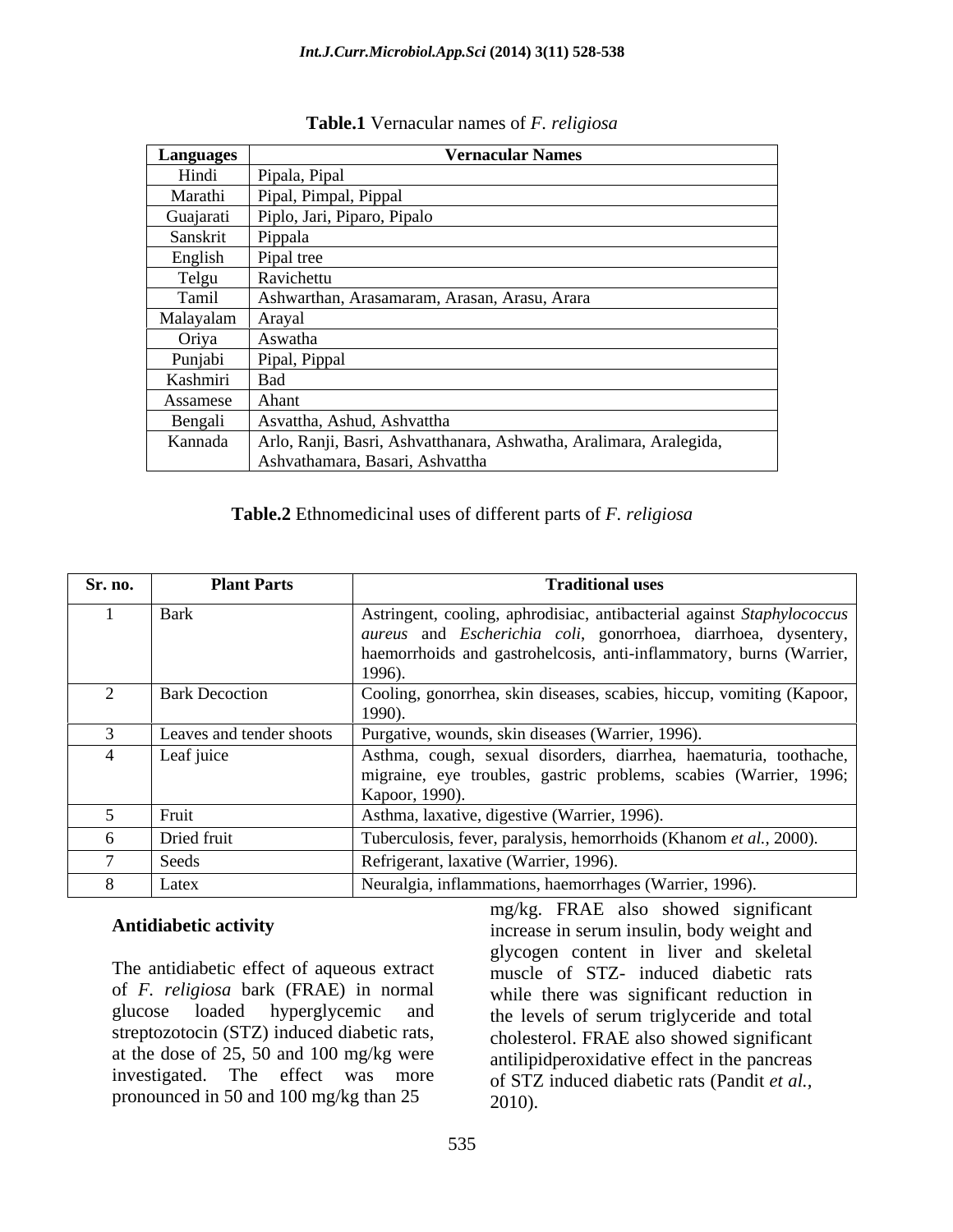The benzene extract of both the plants i.e. *Ficus infectoria* Roxb and *Ficus religiosa* Linn afforded furanocoumarins, bergapten 64: 255–8. and bergaptol. The isolated compounds of Farrukh, A., Iqbal, A. 2003. Broad both the plants were assayed against its microorganisms *Staphylococcus aureus*, *Escherichia coli*, *Penicillium gluacum* and *Paramecium* at concentration of 0.2% for *J. Microbiol. Biotechnol.*, 19: 653– aqueous bark extracts and  $1x10^{-2}$  M for the 657. isolated compounds. The results indicate Grison, L., Hossaert, M., Greeff, J.M., bacterial activity of both the compounds bergapten and bergaptol against *S. aureus* and *E. coli*. An antifungal activity of the compounds against *P. gluacum* was also observed (Swami and Bisht, 1996).

- Agarwal, V., Chauhan, B.M. 1988. A *Hum. Nutr.,* 38: 189–197. *J. Ethnopharmacol.,* 17: 105–38.
- Ali, M., Qadry, J.S. 1987. Amino acid medicinal plants. *J. Indian Chem.*
- Ambike, S., Rao, M. 1967. Studies on a phytosterolin from the bark of *Ficus*
- Ananda, R.J., Kunjani, J. 2000. Indigenous knowledge and uses of medicinal kali Gandaki Watershed Area,
- Babu, K., Shankar, S.G., Rai, S. 2010. studies on the barks of four *Ficus* Pharm. Sci., 70: 31–35.
- Indigenous drugs of India,  $2<sup>nd</sup>$  edn. Dhur and Sons, Calcutta. 606 Pp.
- **Antifungal activity**  De Amorin, A., Borba, H.R., Caruta, J.P., Lopes, D., Kaplan, M.A. 1999. Anthelmintic activity of the latex of Ficus species. *J. Ethnopharmacol.,*  $64: 255 - 8.$ 
	- M for the 657. spectrum antibacterial and antifungal properties of certain traditionally used Indian medicinal plant. *World J. Microbiol. Biotechnol.,* 19: 653 657.
		- Bessiere, J.M. 2002. Fig volatile compounds a first comparative study. *Phytochemistry*. 61: 61-71.
- **References** Hansson, A., Veliz, G., Naquira, C., study on composition and with latex from *Ficus glabrata* hypolipidemic effect of dietary fibre **HBK**, a traditional intestinal from some plant foods. *Plant Foods* Amren, M., Arroyo, M., Arevalo, G. 1986. Preclinical and clinical studies with latex from *Ficus glabrata* HBK, a traditional intestinal anthelmintic in the Amazonian area.
	- composition of fruits and seeds of R., Anbazhagan, C. 2009.<br>
	medicinal plants. *J. Indian Chem*. Comparative study on the *Soc*.*,* 64: 230 231*.* antimicrobial activities of three Hemaiswarya, S., Poonkothai, M., Raja, R., Anbazhagan, C. 2009. Comparative study on the Indian medicinal plants. Egypt. J. *Biol.,* 11: 52–54.
	- *religiosa*. *Indian J. Pharm.,* 29: 91 Husain, A., Virmani, O.P., Popli, S.P., 104. Misra, L.N., Gupta, M.M., plants by local communities of the Indian medicinal plants, CIMAP, Misra, L.N., Gupta, M.M., Srivastava, G.N., Abraham, Z., Singh, A.K. 1992. Dictionary of Lucknow, India. 546 Pp.
	- Nepal. *J. Ethnopharmacol.,* 73: 175 Jiwala, S.A., Bagul, M.S., Parabia, M., 183. Rajani, M. 2008. Evaluation of free Comparative pharmacognostic ayurvedic formulation. *Indian J.* radical scavenging activity of an *Pharm. Sci., 70: 31–35.*
- species. *Turk. J. Bot.*, 34: 215–224. Joseph, B., Justin, S.R. 2010. Chopra, R.N., Chopra, S. 1958. <sup>nd</sup> edn. phytochemical properties of three Joseph, B., Justin, S.R. 2010. Phytopharmacological and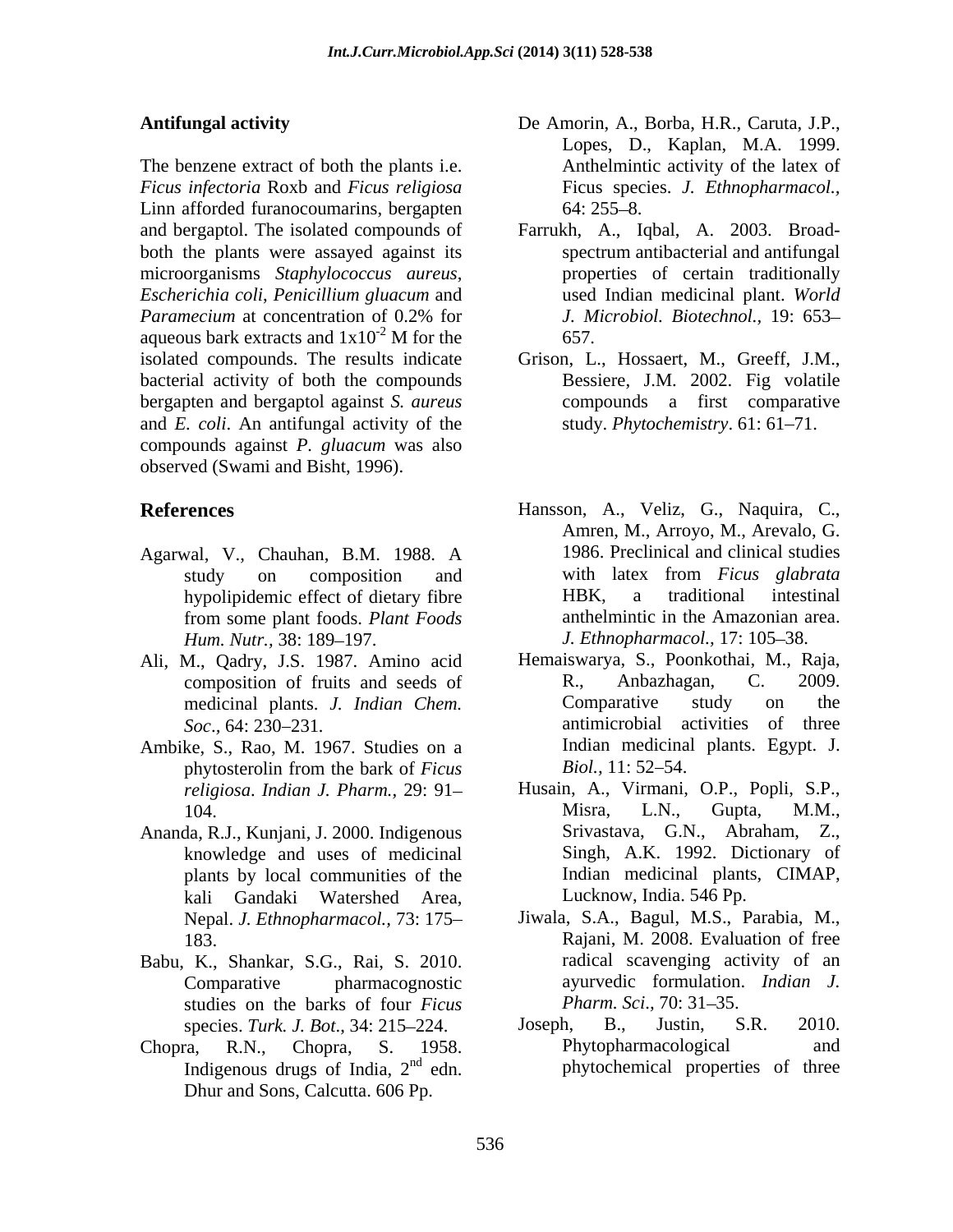*Ficus* species - An overview, *Int. J.* latex of *Ficus religiosa*. *J. Agric. Pharma Bio Sci.,* 1(4). *Food Chem.,* 58: 8027–8034.

- Kala, C.P. 2004. Prioritization of Mallurvar, V.R., Pathak, A.K. 2008. practices and use value status in
- Kalpana, G., Rishi, R.B. 2009. *Biomed. Pharm. Sci.,* 3(1): 46 66. Tharus of Nwwalparasi district in
- Kapoor, L.D. 1990. Handbook of Naira, N., Rohini, R.M., Syed, M.B., ayurvedic medicinal plants, CRC
- Kaur, H., Singh, D., Singh, B., Goel, R.K.
- Kaushik, R.K., Katiyar, J.C., Sen, A.B.A.
- Khan, M.S.A., Hussain, S.A., Jais, Panit, R., Phadke, A., Jagtap, A. 2010. in rats. *J. Med. Plants Res*.*,* 5(3):
- Khanom, F., Kayahara, H., Tadasa, K. activities of Bangladeshi indigenous
- Kumari, M., Sharma, A., Jagannadham,

- medicinal plants on the basis of available knowledge: Existing activity of *Ficus religiosa*. *Indian J.* Studies on immunomodulatory *Pharm. Educ. Res., 42(4): 343-347.*
- Uttaranchal. *Ethnobot. Biodiversity* Margareth, B.C.G., Miranda, J.S. 2009. *Conserv.,* 12: 453–459. Biological activity of Lupeol, *Int. J.*
- Ethnomedicinal knowledge and Mousa, O., Vuorela, P., Kiviranta, J., healthcare practices among the Wahab, S.A., Hiltohen, R., Vuorela, central Nepal. *For. Ecol. Manage.,* 257: 2066 2072. *Ethnopharmacol.*, 41: 71 76. H. 1994. Bioactivity of certain Egyptian *Ficus* species. *J.*
- Press, BocaRaton. Pp. 149–150. The activity of the hydro alcoholic 2010. Anti-amnesic effect of *Ficus*  rats. *Internet J. Altern. Med.,* 6: 2 7. Amit, K.D. 2009. Wound healing extract of *Ficus religiosa* leaves in
- *religiosa* in scopolamine induced Panda, S.K., Panda, N.C., Sahue, B.K. anterograde and retrograde amnesia. 1976. Effect of tree leaf tannin on *Pharm. Biol.,* 48: 234 240. dry matter intake by goats. *Indian Vet. J.*, 60: 660–664.
- 1981. New in vitro screening Pandit, R., Ashish, P., Aarti, J. 2010. technique for anthelmintic activity Antidiabetic effect of *Ficus religiosa*  using *Ascaridia galli* as a test extract in streptozotocin induced parasite. Indian *J. Anim. Sci.,* 51: diabetic rats. *J. Ethnopharmacol.,* 869–872. 128(2): 462–466. 128(2): 462–466.
- A.M.M., Zakaria, Z.A., Khan, M. Antidiabetic effect of *Ficus religiosa* 2011. Anti-ulcer activities of Ficus extract in streptozotocin-induced religiosa stem bark ethanolic extract diabetic rats. J. Ethnopharmacol., diabetic rats. *J. Ethnopharmacol.,* 128: 462 466.
- 354 359. Patil, M.S., Patil, C.R., Patil, S.W., 2000. Superoxide-scavenging and activity of aqueous root extract of prolyl endopeptidase inhibitory *Ficus religiosa*. J. Jadhav, R.B. 2011. Anticonvulsant *Ficus religiosa. J. Ethanopharmacol.,* 133: 92-96.
- medicinal plants. *Biosci. Biotechnol.* Prasad, P.V., Subhakthe, P.K., Narayana, *Biochem.,* 64: 837 840. A., Rao, M.M. 2006. Medico M.V. 2010. Decolorization of crude fig tree) *Bull. Indian Inst. Hist. Med.* latex by activated charcoal, *Hyderabad.*, 36: 1–20. historical study of "asvattha" (sacred *Hyderabad.,* 36: 1–20.
- purification and physico-chemical Prasad, S., Kalra, N., Shukla, Y. 2007. characterization of religiosin, a milk- Hepatoprotective effects of lupeol clotting serine protease from the and mango pulp extract of